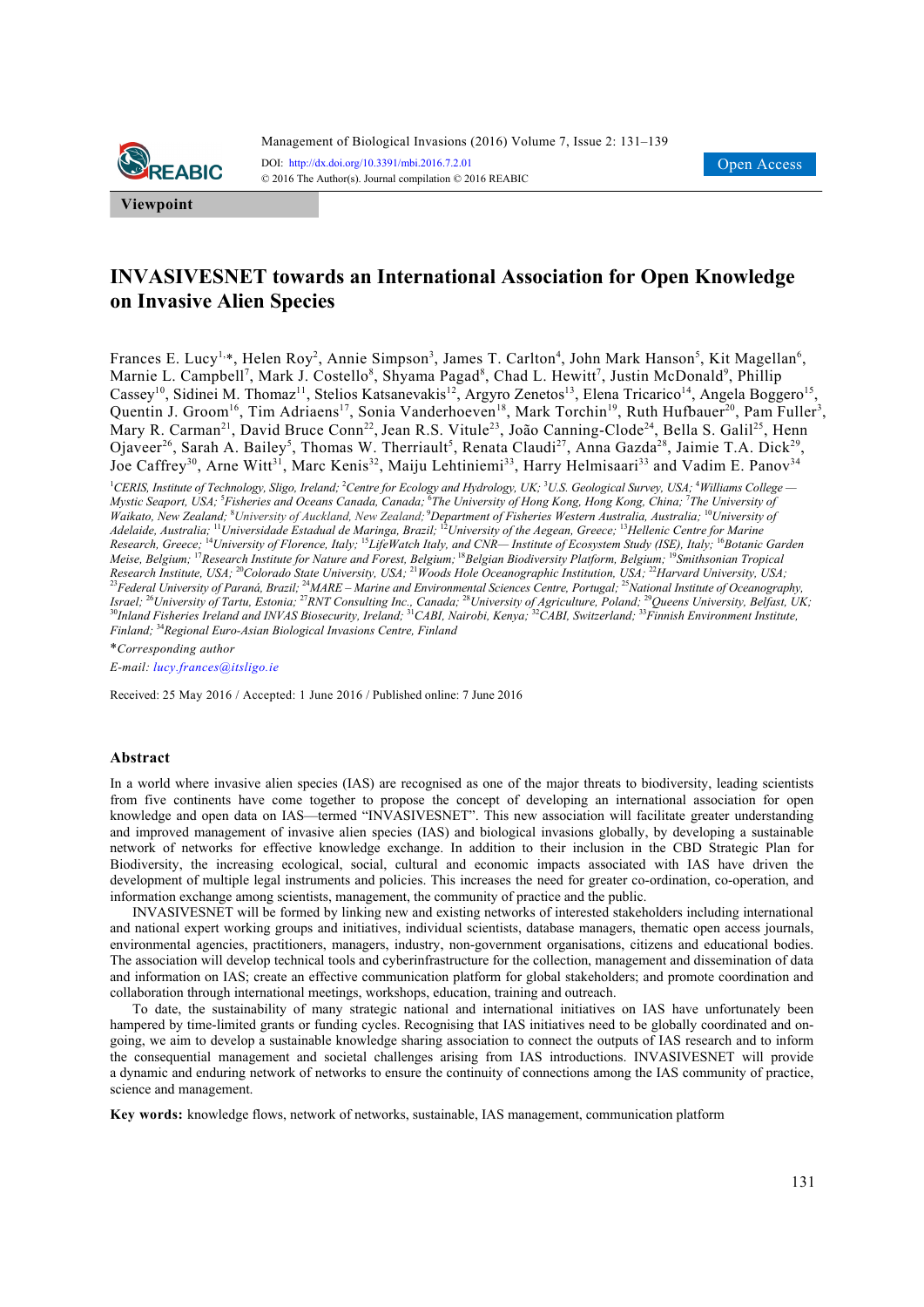# **Background**

Increasing travel, trade, agriculture, tourism, as well as globalization and/or human expansion have continued to facilitate intentional and unintentional movement of species beyond their natural borders (Lenda et al. 2014; van Kleunen et al. 2015; Essl et al. 2015; Canning-Clode 2016). A great many of these alien species have become invasive and had extraordinary environmental, ecological, economic, societal, and cultural impacts in recipient communities. For example, invasive alien species (IAS, for definitions in this paper see Box 1) are considered one of the main drivers of global biodiversity loss [CBD 2016; Millenium Ecosystem Assessment 2005 (http://www.millenniumassessment.org)]. They can also cause severe economic losses, risks to animal, plant and human health and create societal and cultural impacts (Vilà et al. 2010; Cliff and Campbell 2012; Conn 2014; Mazza et al. 2014; Katsanevakis et al. 2014; Ojaveer et al 2015; Bellard et al. 2016; Pergl et al. 2016). Furthermore, these effects are expected to accelerate as more species spread beyond their historic borders due to (1) further globalization; (2) land-use and sea-use change; (3) climate change (Bellard et al. 2013; Seebens et al. 2015); (4) spatiotemporal changes in IAS vectors and pathways, and (5) the effects of complex interactions between all these factors (Walther et al. 2009; Essl et al. 2015; Galil et al. 2014a, b; Galil et al. 2016).

Global policy and decision makers have responded to the growing challenges posed by IAS with the development of legal instruments, such as the EU Regulation on Invasive Alien Species (EU 2014; Genovesi et al. 2015; Tollington et al. 2015). There are also voluntary codes of conduct, such as "A code of conduct on invasive alien species for Europe's botanic gardens" (Heywood and Sharrock 2013). Multilateral Environment Agreements (MEAs), such as the Convention on Biological Diversity (CBD), Ramsar Convention on Wetlands, Convention on the Conservation of Migratory Species of Wild Animals (CMS), Sanitary and Phytosanitary measures of the International Plant Protection Convention (IPPC), and World Organisation of Animal Health (OIE), all address aspects pertaining to invasive alien species, variously encouraging member States to prevent the introduction of alien and invasive species and to manage established populations. In particular, Target 9 of the Aichi Biodiversity Targets in the CBD Strategic Plan for Biodiversity 2011–2020 is focused on invasive alien species (CBD 2010). In similar fashion, the Intergovernmental Science Policy Platform on Biodiversity and Ecosystem Services (IPBES) has identified the need for a thematic global assessment on invasive alien species and their control (Deliverable 3(b)(ii)) (IPBES 2016).

Additionally, in the arenas of global human health and international pandemic preparedness, there are concerns with international dissemination of disease vectors and reservoirs, many of which are proven or potentially IAS. These are addressed in numerous articles of the International Health Regulations (IHR 2005), administered by the United Nations (UN) and coordinated through the World Health Organization (WHO).

Environmental management should be evidencebased (Sutherland et al. 2004). Having access to sufficient accurate information on invasive alien species with regard to their pathways of introduction, life history, evolution, distribution, abundance, impacts, and effective control and containment strategies will improve the effectiveness of IAS regulations, risk analysis and management. Risk assessments for new IAS species conducted in one location are inherently dependent on high-quality data (e.g., environmental variables describing suitable habitats) from all donor regions. As researchers around the world are working to assess the same pathways, vectors and species (Essl et al. 2015), using similar tools for management, there is a clear need for global coordination of data and lessons learned to avoid redundancies, increase consistency, and to advance research efficiency. The knowledge base in invasion science needs to be more comprehensive for IAS management, including information on ecological, cultural, social and economic challenges (Esler et al. 2010; Ojaveer et al. 2015).

The scientific community plays a critical role in generating informed, reliable, high quality, and evidence-based IAS-related information. Targeted efforts are needed for transferring this knowledge in efficient ways to decision makers, environmental managers and the general public. Concurrently, IAS researchers should work with stakeholders, in particular, managers and practitioners who experience day-to-day problems caused by IAS. As such, developing efficient evidence-based IAS information not only requires increasing the amount of information produced by the scientific community, but doing so in a way that reshapes how knowledge is exchanged and used in practice (Young et al. 2014). In addition, information from communities of practice (Wenger et al. 2002) can provide guidance for managers in the science-management knowledge interface (Roux et al. 2006), and this gives a dual flow to the knowledge base (Figure 1).

Since the mid-1900s civic awareness of invasive species issues has greatly increased (Lowry et al. 2013), with a consequent need to prioritize the development and adoption of innovative and effective communication tools and methods for use by IAS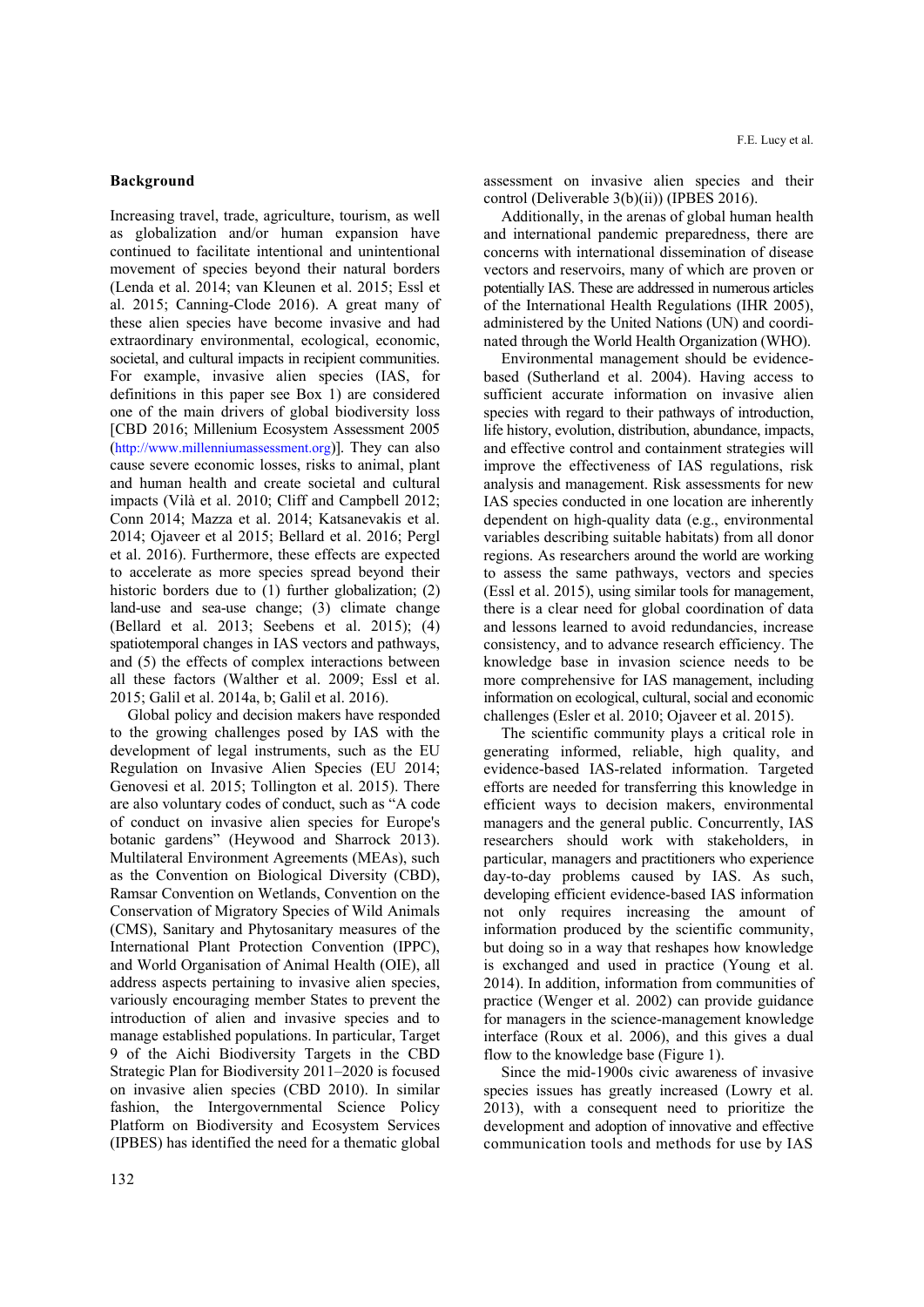### **Box 1. Definitions.**

For the present paper, we use definitions adopted by Decision VI/23 of the Conference of the Parties to the Convention on Biological Diversity at its sixth meeting, The Hague, 7–19 April 2002 (CBD 2002). Specifically,

"alien species" refers to a species, subspecies or lower taxon, introduced outside its natural past or present distribution; includes any part, gametes, seeds, eggs, or propagules of such species that might survive and subsequently reproduce;

"invasive alien species" means an alien species whose introduction and/or spread threaten biological diversity (For the purposes of the present guiding principles, the term "invasive alien species" shall be deemed the same as "alien invasive species" in decision V/8 of the Conference of the Parties to the Convention on Biological Diversity);

"introduction" refers to the movement by human agency, indirect or direct, of an alien species outside of its natural range (past or present). This movement can be either within a country or between countries or areas beyond national jurisdiction;

"establishment" refers to the process of an alien species in a new habitat successfully producing viable offspring with the likelihood of continued survival;

"risk analysis" refers to: (1) the assessment of the consequences of the introduction and of the likelihood of establishment of an alien species using science-based information (i.e., risk assessment), and (2) the identification of measures that can be implemented to reduce or manage these risks (i.e., risk management), taking into account socio-economic and cultural considerations.



**Figure 1.** Knowledge flows among IAS Community of Practice, Science and Management.

stakeholders (Caffrey et al. 2014; Daume 2016; Adriaens et al. 2015). Following their development, these new technologies, such as downloadable software applications ("Apps") often funded by projects, require an assessment and evaluation process to determine their long term efficacy. Recently, the implementation of new open data governmental policies and initiatives (e.g., US Exec. Order No. 13642 2013; Bouchout Declaration 2014; IPBES 2016) has resulted in strong encouragement for wide dissemination of reliable IAS-related information. In this regard, new IAS smart tools are an effective way to engage citizen science and to increase knowledge flows.

Citizen science can be a useful way to support research and monitoring for IAS by providing valuable information across spatial and temporal scales (providing that "citizen science" is accompanied by rigorous protocols of quality assurance and quality control). By mapping, integrating and coordinating reliable and verified IAS data sources, citizen science can capture information that otherwise would be unfeasible to document via professional surveys alone (Crall et al. 2010; Crall et al. 2015; Groom et al. 2015; Roy et al. 2015; Pocock et al. 2016). Not only does this contribution address data deficiencies, citizen science provides additional benefits to society,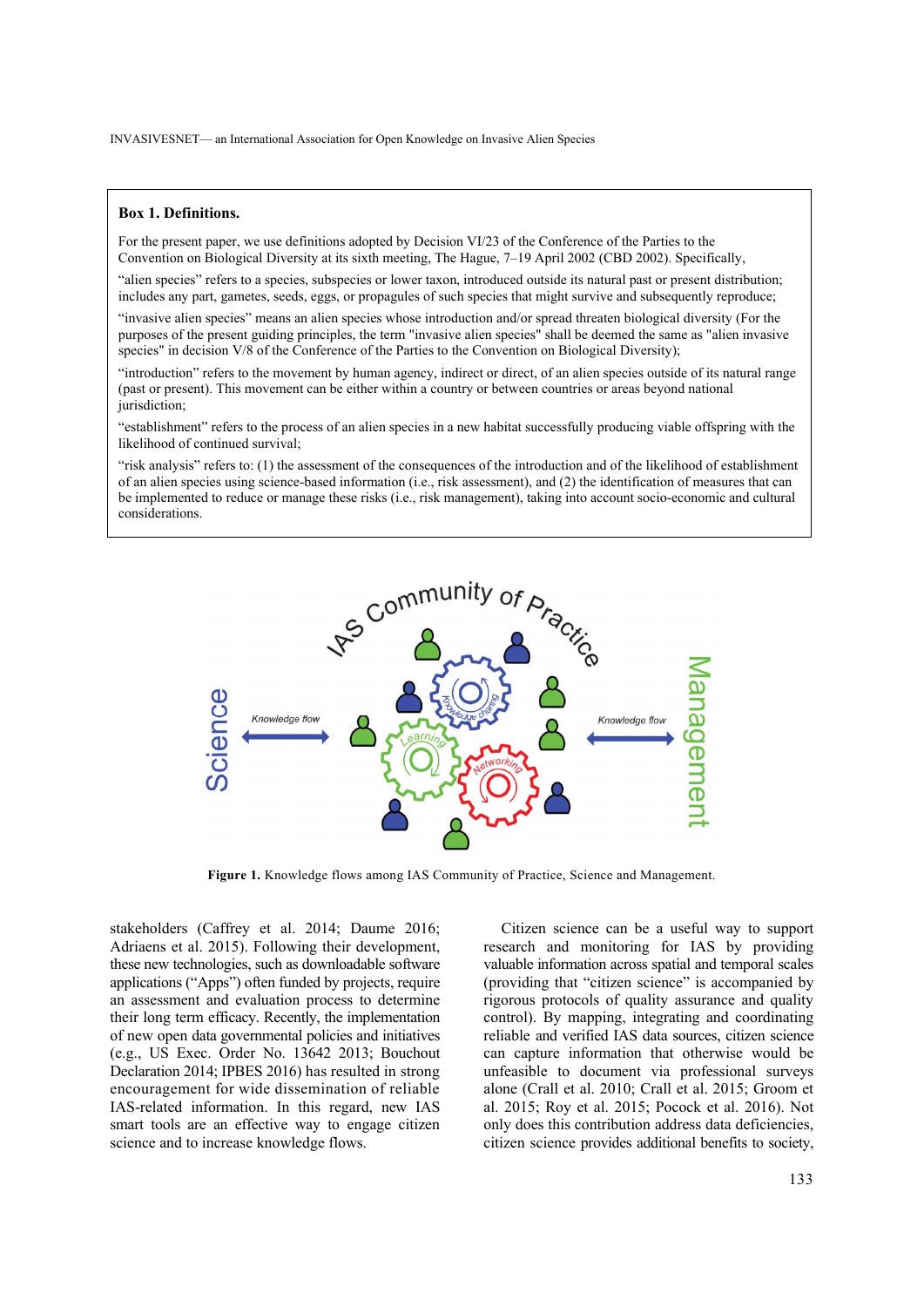including reduced cost and improved science and technology literacy among participants (Crall et al. 2015). Public engagement contributes to a better understanding of IAS across society and is crucial for tackling a global environmental issue like IAS.

The European Commission Open Access policy aims to optimise the impact of publicly-funded scientific research by placing high emphasis on open science for dissemination, deployment and transformation of research by digital tools, networks and media. It relies on the combined effects of technological development and cultural change towards collaboration and openness in research (https://ec.europa. eu/digital-single-market/en/open-science). At a recent EU Council meeting, member States agreed to common goals on open science and to pursue concerted actions together with the Commission and stakeholders at all levels in society. Delegations committed to open access to scientific publications as the option by default by 2020 and to the best possible re-use of research data as a way to accelerate the transition towards an open science system (Council of the EU, 9357/16, 9526/16).

Many projects and programmes have received funding to research and act as IAS information sources. However, problems with economic sustainability have already resulted in the closure or suspension of several global and regional initiatives on IAS, including the Global Invasive Species Programme (GISP 2010). Further development of many important information resources on IAS is also hampered by time-limited grants [e.g. AquaNIS 2015; DAISIE 2016; GISD 2016; GISIN 2016; NIMPIS 2009; NOBANIS 2016; WRIMS (Pagad et al. 2016)]. Sustainability is always a challenge and is exacerbated by economic downturns that often increase funding cuts and reduce the effectiveness of fund raising initiatives. Invasive species are long-term concerns and require long-term strategic funding and direction to weather the effects of short-term economic downturns and political attention and funding cycles (the issueattention cycle *sensu* Downs 1972). Sustainability is also a concern for regional, national and local IAS activity, including national information systems, expert networks, and monitoring systems, many of which act as primary sources of information for global initiatives (Katsanevakis et al. 2013; Vanderhoeven et al. 2015). This problem is not unique to IAS, but to all data and information infrastructures (Costello et al. 2014), and this problem can be mitigated if the infrastructure is globally significant, comprehensive, high quality and with strong support from the scientific community (Costello et al. 2014).

Scientists and environmental managers recognize that the momentum created by many communication initiatives needs to be maintained in the long term (Ricciardi et al. 2000; Simpson et al. 2006). Hence, there is an urgent need for a new global initiative to sustainably link existing expert networks and initiatives on IAS (for a list of current IAS-related networks and initiatives involving authors of this viewpoint paper, see Box 2) with an expanded spectrum of interested stakeholders. This would also support already existing and worthwhile initiatives, while enabling innovative communication methods and relevant services for all interested bodies, in particular the scientists and citizen scientists who both provide and use IAS-related data and other research outputs. In this regard, existing thematic open access journals (Kühn et al. 2011; Panov et al. 2011; Lucy and Panov 2012; Campbell 2013) may serve as a core element for such an initiative, with the ultimate aim of developing a widely sustainable **network of networks** on IAS.

# **Concept**

**The International Association for Open Knowledge on Invasive Species (INVASIVESNET)** is a new bottom-up initiative created by concerned scientists aimed at developing a sustainable global **network of networks** on IAS. The Association will be formed by linking interested stakeholders and their networks including scientists and citizens, international and national expert working groups and initiatives, database managers, editorial boards of thematic open access journals, interested environmental agencies, practitioners and managers, affected and responsible industries, non-governmental environment protection organizations and educational bodies. The association will work as a community of practice, allowing networking opportunities, knowledge sharing and learning for each participant. This will promote more coordinated and managed ways to co-operate and to openly communicate research results so that IAS management can be more efficiently transferred among all levels.

INVASIVESNET aims to produce high-quality communication, information, publication and education services (Figure 2). By recruiting all interested and committed stakeholders as members of INVASIVESNET and through collaborative activities, we will maximize the sustainability of this initiative, while also taking due consideration of all member interests. Consistent with the journal activities of many long-established scientific associations, the sustainability of this initiative will also be maintained via the incorporation of existing thematic open access journals as a core linking element of INVASIVESNET (Figure 2).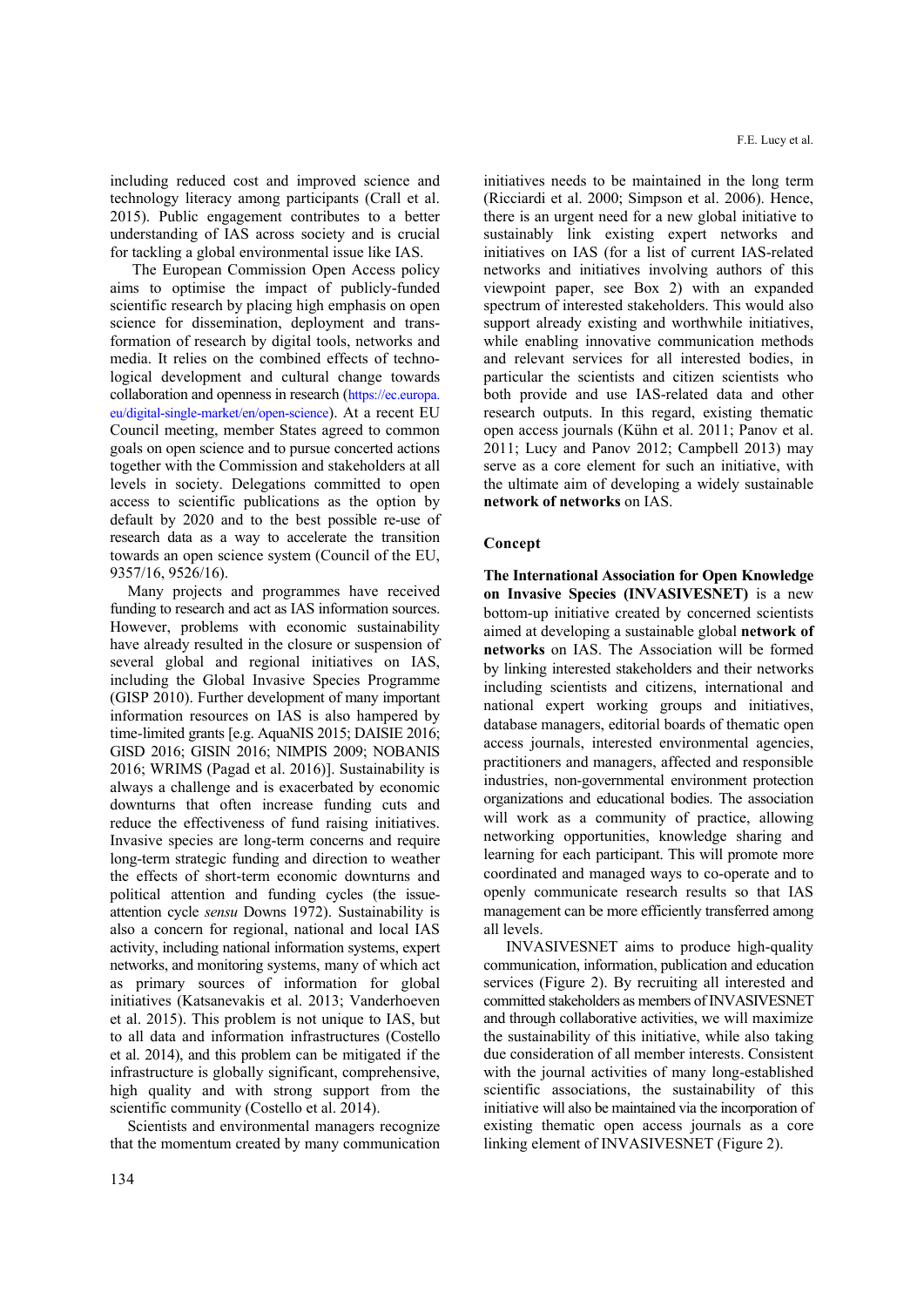# **Box 2. Thematic expert networks and other IAS-related initiatives served by authors.**

### *IAS-related Networks*

Global Invasive Species Information Network (GISIN) http://www.gisin.org Global Invasions Research Coordination Network (GIN) http://invasionsrcn.si.edu EU COST Action TD1209 Network (Alien Challenge) http://www.brc.ac.uk/alien-challenge/ European Network on Invasive Alien Species (NOBANIS) https://www.nobanis.org European Research Network on Aquatic Invasive Species (ERNAIS) http://www.reabic.net/ERNAIS.aspx East and South European Network for Invasive Alien Species (ESENIAS) http://www.esenias.org Canadian Aquatic Invasive Species Network (CAISN) http://www.caisn.ca Ellenic Network on Aquatic Invasive Species (ELNAIS) http://elnais.hcmr.gr

### *International Working Groups*

IUCN SSC Invasive Species Specialist Group (ISSG) http://www.issg.org SIL Working Group on Aquatic Invasive Species (WGAIS) http://limnology.org/members/sil-working-groups/ European Group on Biological Invasions (NEOBIOTA) http://www.neobiota.eu ICES/IOC/IMO Working Group on Ballast and Other ICES Working Group on Introduction and Transfers of Marine Organisms (WGITMO) http://www.ices.dk/community/groups/Pages/WGITMO.aspx

Ship Vectors (WGBOSV) http://www.ices.dk/community/groups/Pages/WGBOSV.aspx

### *Editorial Boards of International Scientific Journals*

Aquatic Invasions (REABIC) http://www.aquaticinvasions.net BioInvasions Records (REABIC) http://www.reabic.net/journals/bir/ Management of Biological Invasions (REABIC) http://www.reabic.net/journals/mbi/ Mediterranean Marine Science (HCMR) http://www.medit-mar-sc.net NeoBiota (Pensoft) http://neobiota.pensoft.net

BioControl (Springer) http://www.springer.com/life+sciences/entomology/journal/10526/PSE Biological Invasions (Springer) http://www.springer.com/life+sciences/ecology/journal/10530/PSE Hydrobiologia (Springer) http://www.springer.com/life+sciences/ecology/journal/10750/PSE

### *Thematic International Conferences*

International Conference of Aquatic Invasive Species (ICAIS) http://www.icais.org International Conference on Marine Bioinvasions (ICMB) http://www.marinebioinvasions.info Freshwater Invasives – Networking for Strategy (FINS) http://finsconference.eu International Invasive Sea Squirt Conference (IISSC) http://www.whoi.edu/main/sea-squirt-conference-v 9<sup>th</sup> International Conference on Biological Invasions (NEOBIOTA 2016) http://www.neobiota2016.org

*Databases and Information Platforms*  Global Invasive Species Database (GISD) http://www.iucngisd.org/gisd/ Global Invasive Alien Species Information Partnership (GIASIPartnership) http://giasipartnership.myspecies.info World Register of Introduced Marine Species (WRIMS) http://www.marinespecies.org/introduced/ Global Biodiversity Information Facility (GBIF) http://www.gbif.org Delivering Alien Invasive Species Inventories for Europe (DAISIE) http://www.europe-aliens.org European Alien Species Information Network (EASIN) database http://easin.jrc.ec.europa.eu E-Science European Infrastructure for Biodiversity and Ecosystem Research (LifeWatch) http://www.lifewatch.eu Regional Euro-Asian Biological Invasions Centre (REABIC) http://www.reabic.net AquaNIS database http://www.corpi.ku.lt/databases/index.php/aquanis/ Nonindigenous Aquatic Species (NAS) database http://nas.er.usgs.gov The Belgian Biodiversity Platform http://www.biodiversity.be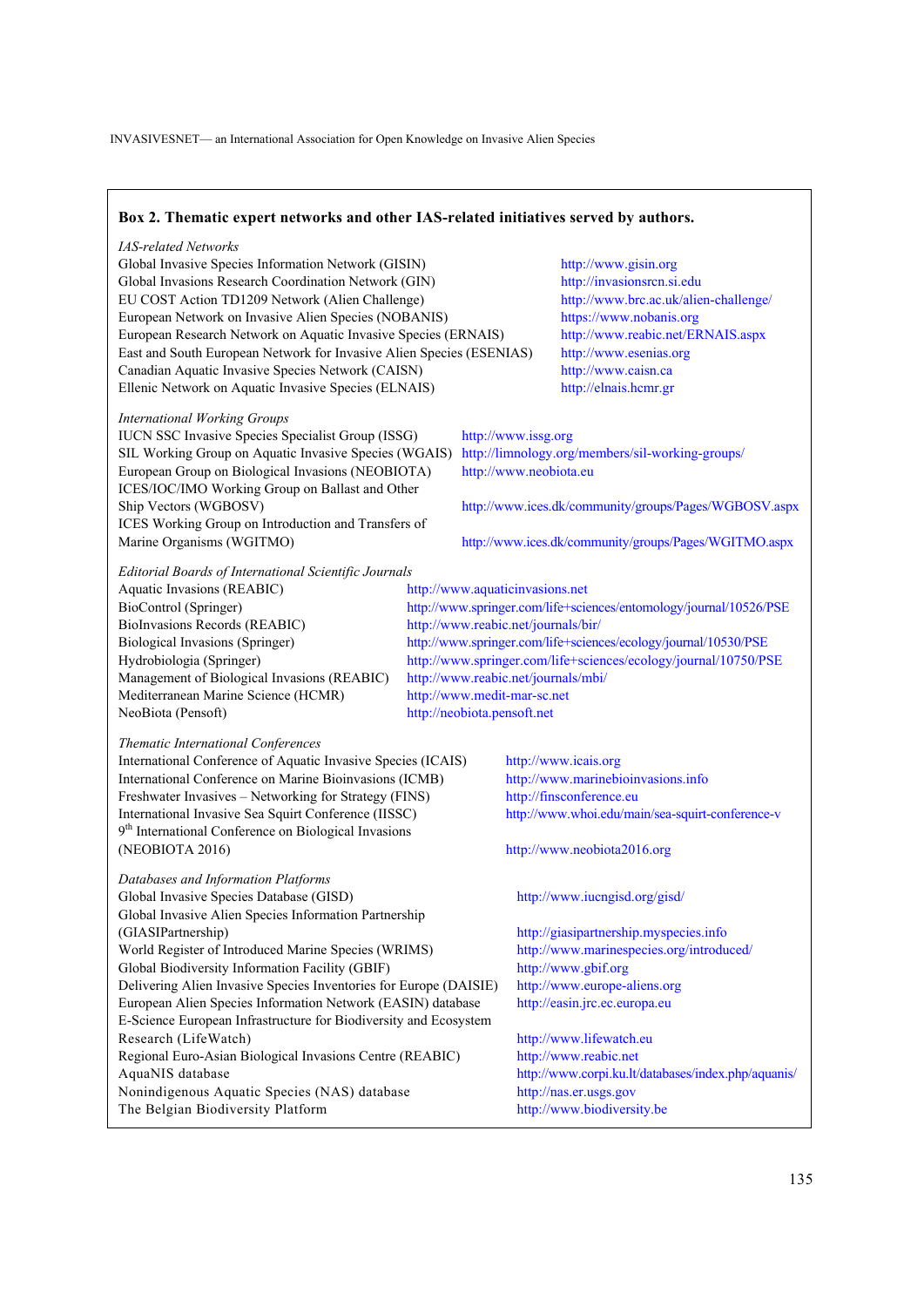

**Figure 2.** INVASIVESNET services for networks, with open access publishing as a core linking element.

# **Our Mission**

To facilitate a greater understanding and management of biological invasions by creating a global sustainable **network of networks** of all interested and affected stakeholders for development and effective exchange of open high quality knowledge and open data on invasive species.

# **Our Objectives**

- 1. Develop and deliver high quality open knowledge and open data on biological invasions and IAS to all stakeholders globally.
- 2. Develop technical tools and cyberinfrastructure for the collection, management and dissemination of data and information on IAS to a global audience.
- 3. Create an effective communication platform on IAS-related issues for all interested stakeholders.
- 4. Support and promote international meetings and workshops on IAS.
- 5. Support and promote education, outreach and training on IAS science and management.
- 6. Support and promote effective citizen science related initiatives on IAS.
- 7. Collaborate with industries and companies and other stakeholders to develop and facilitate effective solutions for IAS-related issues.
- 8. Suggest how international legislation on IAS, namely the targeted Convention on Biological Diversity decisions and other relevant international agreements, can be implemented effectively based on solid scientific evidence.
- 9. Develop uniform guiding principles among stakeholders, based on solid and transparent IAS scientific criteria and advice from practitioners, managers, decision makers and policy makers.
- 10. Establish protocols and agreements with governments, agencies and private industries for data and knowledge publication, including online databases and journals.

Facilitation of the development and delivery of high quality open knowledge and open data on biological invasions and alien species to all stakeholders globally will be a priority objective of the association. The latter will occur primarily via the publication of thematic open access journals (associated with INVASIVESNET) and by knowledge provision and editing of existing open databases on IAS. The association will facilitate free access to results of scientific research in the areas of biological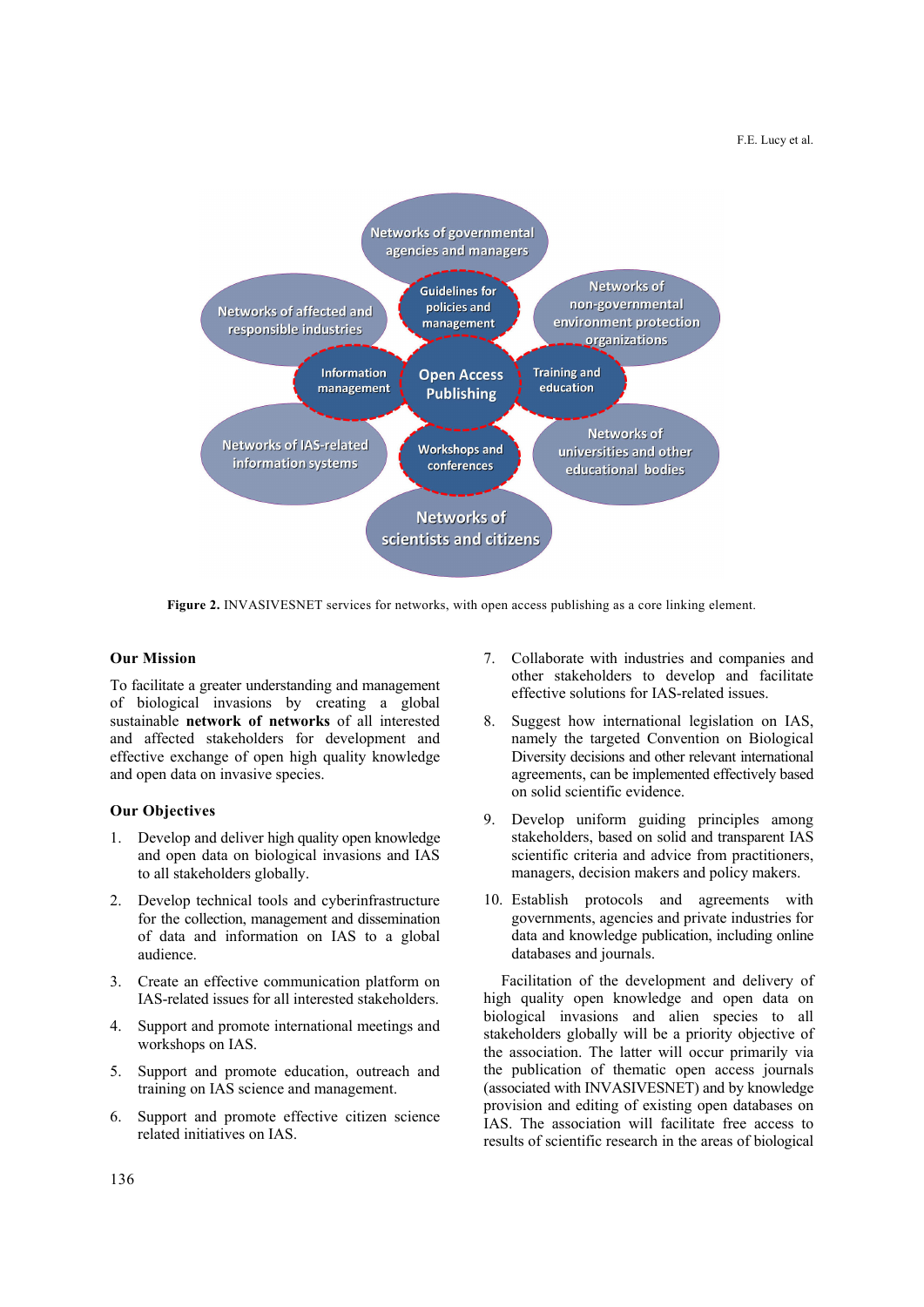invasions and invasive species globally, and, specifically, will encourage open access publications by scientists and other data holders. This is very much in line with the principles of the EU council on the transition towards an open science system (Council of the EU 9526/16). INVASIVESNET will also work on development of relevant funding infrastructure to support open access publications on IAS, and will work with commercial publishers to ensure free access to all IAS-related research and data published in their journals and books in the long-term.

### **Legal status and Administration**

INVASIVESNET will be a not-for-profit nongovernmental international organization (open professional association). An International Council and Board representing major international thematic working groups and networks will be formed and will draft founding documents and lead the legal formation of the association. The first governing bodies of the association will be constituted from volunteers among the founding individuals and organizations. Eventually a small but agile secretariat will be formed to carry out administrative tasks. Different options for INVASIVESNET membership may be offered, such as organizational and individual, and membership fees will constitute the main funding stream for the association (e.g., http://www.iufro.org). Additional INVASIVESNET sponsorship may also be sought via individuals, organizations, through provision of services, or through crowdsourcing options.

### **Acknowledgements**

This article is supported by COST Action TD1209 Alien Challenge. We wish to acknowledge Ingolf Kühn (Martin-Luther University Halle-Wittenbergand, Germany), Montse Vilà (Estación Biológica de Doñana, Spain), Petr Pyšek (Institute of Botany, The Czech Academy of Sciences), John Ross Wilson (Stellenbosch University, South Africa), Doria Gordon (Environmental Defense Fund, USA) and Jamie K. Reaser (National Invasive Species Council, USA) for valuable comments on the manuscript and also several anonymous USGS reviewers. F.E. Lucy, J. Caffrey and J.T.A. Dick are supported by the Irish EPA Research grant 2015-NC-MS-4: Prevention, control and eradication of invasive alien species. J. Canning-Clode was supported by a starting grant in the framework of the 2014 FCT Investigator Programme (IF/01606/2014/CP1230/CT0001). J.R.S. Vitule and S.M. Thomaz are supported by Brazilian National Council for Scientific and Technological Development (CNPq) grants. Any use of trade, firm, or product names is for descriptive purposes only and does not imply endorsement by the U.S. Government.

## **Disclaimer**

Authors of this paper, except for USGS authors Simpson and Fuller, represent their own independent viewpoint and not necessarily the views of the organization(s) that they represent. The USGS is exempt from this disclaimer.

### **References**

- Adriaens T, Sutton-Croft M, Owen K, Brosens D, van Valkenburg J, Kilbey D, Groom Q, Ehmig C, Thürkow F, Van Hende P, Schneider K (2015) Trying to engage the crowd in recording invasive alien species in Europe: experiences from two smartphone applications in northwest Europe. *Management of Biological Invasions* 6: 215–225, http://dx.doi.org/10.3391/mbi.2015. 6.2.12
- AquaNIS. Editorial Board (2015) Information system on Aquatic Non-Indigenous and Cryptogenic Species. World Wide Web electronic publication. http://www.corpi.ku.lt/databases/aquanis. Version 2.36+ (accessed 23 April 2016)
- Bellard C, Thuiller W, Leroy B, Genovesi P, Bakkenes M, Courchamp F (2013) Will climate change promote future invasions? *Global Change Biology* 19: 3740–3748, http://dx.doi.org/ 10.1111/gcb.12344
- Bellard C, Cassey P, Blackburn TM (2016) Alien species as a driver of recent extinctions. *Biology Letters* (in press), http://dx.doi.org/ 10.1098/rsbl.2015.0623
- Bouchout Declaration (2014) Bouchout Declaration on Open Biodiversity Knowledge Management. http://bouchoutdeclaration.org (accessed 23 April 2016)
- Caffrey JM, Baars, J-R, Barbour JH, Boets P, Boon P, Davenport K, Dick JTA, Early J, Edsman L, Gallagher C, Gross J, Heinimaa P, Horrill C, Hudin S, Hulme PE, Hynes S, MacIsaac HJ, McLoone P, Millane M, Moen TL, Moore N, Newman J, O'Conchuir R, O'Farrell M, O'Flynn C, Oidtmann B, Renals T, Ricciardi A, Roy H, Shaw R, Weyl O, Williams F, Lucy FE (2014) Tackling Invasive Alien Species in Europe: the top 20 issues. *Management of Biological Invasions* 5: 1–20, http://dx.doi.org/10.3391/mbi.2014.5.1.01
- Campbell ML (2013) The pointy end of the stick: managing biological invasions. *Management of Biological Invasions* 4: 1–2, http://dx.doi.org/10.3391/mbi.2013.4.1.01
- Canning-Clode J (ed) (2016) Biological Invasions in Changing Ecosystems: Vectors, Ecological Impacts, Management and Predictions. De Gruyter Open, 474 pp
- CBD (2002) COP 6 Decision V/23. Alien species that threaten ecosystems, habitats or species. Interim guiding principles for the prevention, introduction and mitigation of impacts of alien species. Sixth Ordinary Meeting of the Conference of the Parties to the Convention on Biological Diversity, 7–19 April 2002, The Hague, Netherlands, https://www.cbd.int/decision/cop/?id=7197 (accessed 11 January 2016)
- CBD (2010) Aichi Biodiversity Target 9 of the Strategic Plan for Biodiversity 2011–2020. Tenth meeting of the Conference of the Parties to the Convention on Biological Diversity, 18–29 October 2010, Nagoya, Aichi Prefecture, Japan, https://www.cbd.int/ sp/targets/rationale/target-9/ (accessed 8 March 2016)
- CBD (2016) Convention on Biological Diversity, Programme of Work on Invasive Alien Species, https://www.cbd.int/invasive/ (accessed 11 January 2016)
- Cliff N, Campbell ML (2012) Perception as a tool to inform aquatic biosecurity risk assessments. *Aquatic Invasions* 7: 387–404, http://dx.doi.org/10.3391/ai.2012.7.3.010
- Conn DB (2014) Aquatic invasive species and emerging infectious disease threats: A One Health perspective. *Aquatic Invasions* 9: 383–390, http://dx.doi.org/10.3391/ai.2014.9.3.12
- Costello MJ, Appeltans W, Bailly N, Berendsohn WG, de Jong Y, Edwards M, Froese R, Huettmann F, Los W, Mees J, Segers H, Bisby FA (2014) Strategies for the sustainability of online openaccess biodiversity databases. *Biological Conservation* 173: 155–165, http://dx.doi.org/10.1016/j.biocon.2013.07.042
- Council of the European Union (2016) The transition towards an Open Science system—Council conclusions (adopted on 27/05/2016). General Secretariat of the Council. Brussels 9526/16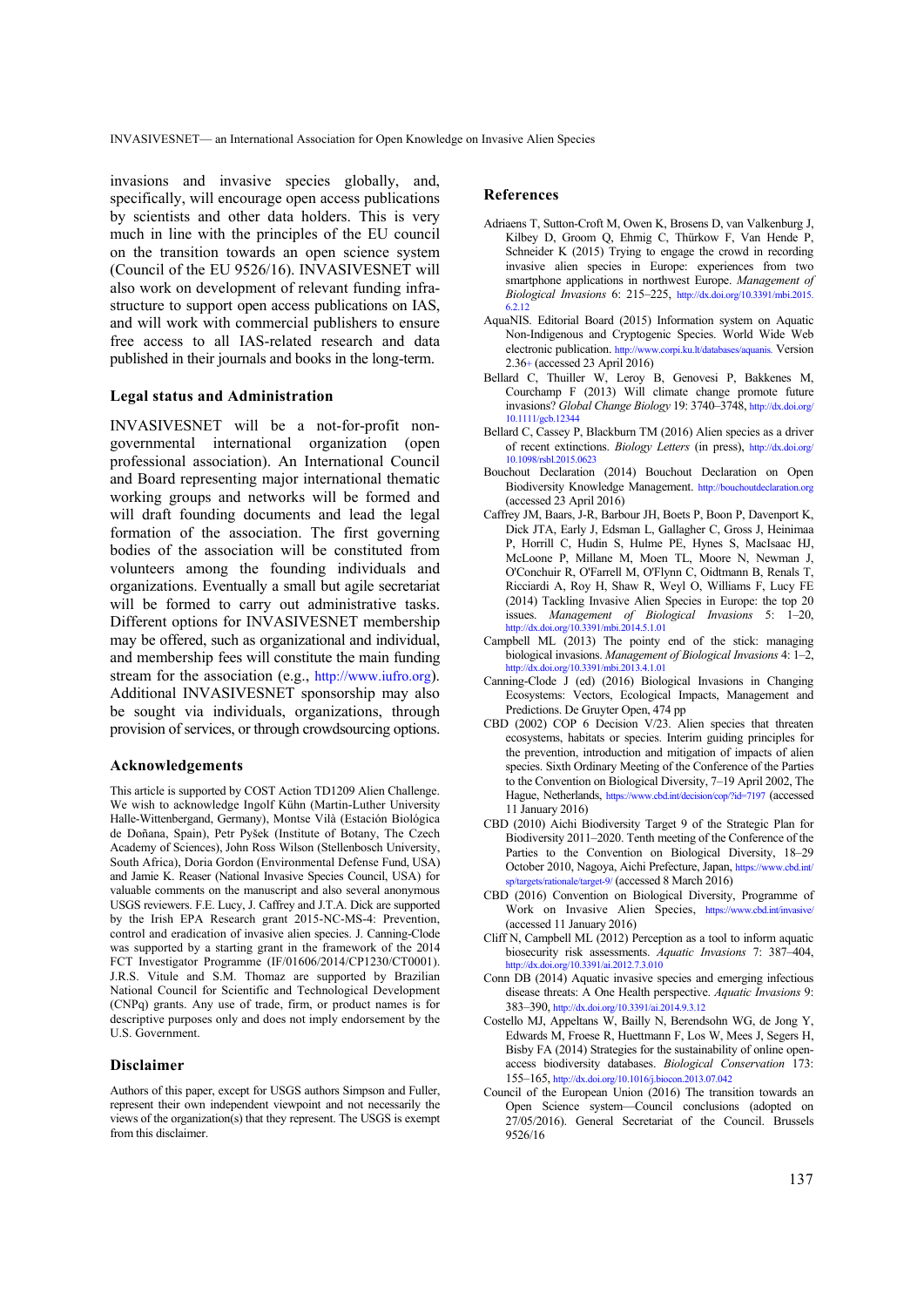- Council of the European Union (2016) Competitiveness (Internal Market, Industry, Research and Space). 3470th Council meeting. Outcomes of the meeting. Brussels 9357/16 (provisional version)
- Crall AW, Newman GW, Jarnevich CS, Stohlgren TJ, Waller DM, Graham J (2010) Improving and integrating data on invasive species collected by citizen scientists. *Biological Invasions* 12: 3419–3428, http://dx.doi.org/10.1007/s10530-010-9740-9
- Crall AW, Jarnevich CS, Young NE, Panke BJ, Renz M, Stohlgren TJ (2015) Citizen science contributes to our knowledge of invasive plant species distributions. *Biological Invasions* 17: 2415–2427, http://dx.doi.org/10.1007/s10530-015-0885-4
- DAISIE (2016) Delivering Alien Invasive Species Inventories for Europe database (DAISIE), http://www.europe-aliens.org (accessed 12 March 2016)
- Daume S (2016) Mining Twitter to monitor Invasive Alien Species— An analytical framework and sample information topologies. *Ecological Informatics* 31: 70–82
- Downs A (1972) Up and down with ecology—the "issue-attention cycle". *National Affairs* 28: 38–50
- Esler KJ, Prozesky H, Sharma GP, McGeoch M (2010) How wide is the "knowing-doing" gap in invasion biology? *Biological Invasions* 12: 4065–4075, http://dx.doi.org/10.1007/s10530-010-9812-x
- Essl F, Bacher S, Blackburn T, Booy O, Brundu G, Brunel S, Cardoso AC, Eschen R, Gallardo B, Galil B, García-Berthou E, Genovesi P, Groom Q, Harrower C, Hulme PE, Katsanevakis S, Kenis M, Kühn I, Kumschick S, Martinou AF, Nentwig W, O'Flynn C, Pagad S, Pergl J, Pyšek P, Rabitsch W, Richardson DM, Roques A, Roy HE, Scalera R, Schindler S, Seebens H, Vanderhoeven S, Vilà M, Wilson JRU, Zenetos A, Jeschke JM (2015) Crossing frontiers in tackling pathways of biological invasions. *BioScience* 65: 769–782, http://dx.doi.org/10.1093/biosci/biv082
- EU (2014) Regulation (EU) No 1143/2014 of the European Parliament and of the Council on the prevention and management of the introduction and spread of invasive alien species. *Official Journal of the European Union* L315: 35–55, http://ec.europa.eu/environment/nature/invasivealien/index\_en.htm
- Galil BS, Marchini A, Occhipinti-Ambrogi A, Minchin D, Narščius A, Ojaveer H, Olenin S (2014a) International arrivals: widespread bioinvasions in European seas. *Ethology Ecology & Evolution* 26: 152–171, http://dx.doi.org/10.1080/03949370.2014.897651
- Galil BS, Boero F, Campbell ML, Carlton JT, Cook E, Fraschetti S, Gollasch S, Hewitt CL, Jelmert A, Macpherson E, Marchini A, McKenzie C, Minchin D, Occhipinti-Ambrogi A, Ojaveer H, Olenin S, Piraino S, Ruiz G (2014b) "Double trouble": The expansion of the Suez Canal and marine bioinvasions in the Mediterranean Sea. *Biological Invasions* 17: 973–976, http://dx.doi.org/10.1007/s10530-014-0778-y
- Galil BS, Marchini A, Occhipinti-Ambrogi A (2016) East is East and west is west? Management of marine bioinvasions in the Mediterranean Sea. *Estuarine, Coastal and Shelf Science* (in press), http://dx.doi.org/10.1016/j.ecss.2015.12.021
- Genovesi P, Carboneras C, Vila M, Walton P (2015) EU adopts innovative legislation on invasive species: a step towards a global response to biological invasions? *Biological Invasions* 17: 1307–1311, http://dx.doi.org/10.1007/s10530-014-0817-8
- GISD (2016) Global Invasive Species Database, http://www.iucngisd. org/gisd/ (accessed 12 March 2016)
- GISIN (2016) The Global Invasive Species Information Network (GISIN), http://www.gisin.org (accessed 12 March 2016)
- GISP (2010) The Global Invasive Species Programme (GISP), http://www.diversitas-international.org/activities/past-projects/global-invasivespecies-programme-gisp (accessed 12 March 2016)
- Groom QJ, Desmet P, Vanderhoeven S, Adriaens T (2015) The importance of open data for invasive alien species research, policy and management. *Management of Biological Invasions* 6: 119–125, http://dx.doi.org/10.3391/mbi.2015.6.2.02
- Heywood VH, Sharrock S (2013) European Code of Conduct for Botanic Gardens on Invasive Alien Species. Council of Europe, Strasbourg, Botanic Gardens Conservation International, Richmond, 61 pp
- IPBES (2016) Intergovernmental Science Policy Platform on Biodiversity and Ecosystem Services, Work Programme Deliverable 3(b)(ii): Thematic assessment on invasive alien species and their control. http://www.ipbes.net/work-programme/invasivealien-species (accessed 25 May 2016)
- IHR (2005) International Health Regulations (2005) (IHR) Second Edition. World Health Organization. WHO Press, Geneva, Switzerland. http://www.who.int/ihr/9789241596664/en/ (accessed 21 April 2016)
- Katsanevakis S, Genovesi P, Gaiji S; Hvid H, Roy H, Nunes A, Aguado F, Bogucarskis K, Debusscher B, Deriu I, Harrower C, Josefsson M, Lucy F, Marchini A, Richards G, Trichkova T, Vanderhoeven S, Zenetos A, Cardoso AC (2013) Implementing the European policies for alien species: networking, science, and partnership in a complex environment. *Management of Biological Invasions* 4: 3–6, http://dx.doi.org/10.3391/mbi.2013.4.1.02
- Katsanevakis S, Wallentinus I, Zenetos A, Leppäkoski E, Çinar ME, Oztürk B, Grabowski M, Golani D, Cardoso AC (2014) Impacts of marine invasive alien species on ecosystem services and biodiversity: a pan-European review. *Aquatic Invasions* 9: 391– 423, http://dx.doi.org/10.3391/ai.2014.9.4.01
- Kühn I, Kowarik I, Kollmann J, Starfinger U, Bacher S, Blackburn TM, Bustamante RO, Celesti-Grapow L, Chytrý M, Colautti RI, Essl F, Foxcroft LC, García-Berthou E, Gollasch S, Hierro J, Hufbauer RA, Hulme PE, Jarošík V, Jeschke JM, Karrer G, Mack RN, Molofsky J, Murray BR, Nentwig W, Osborne B, Pyšek P, Rabitsch W, Rejmánek M, Roques A, Shaw R, Sol D, van Kleunen M, Vilà M, von der Lippe M, Wolfe LM, Penev L (2011) Open minded and open access: introducing NeoBiota, a new peer-reviewed journal of biological invasions. *NeoBiota* 9: 1–12, http://dx.doi.org/10.3897/neobiota.9.1835
- Lenda M, Skórka P, Knops JMH, Moroń D, Sutherland WJ, Kuszewska K, Woyciechowski M (2014) Effect of the internet commerce on dispersal modes of invasive alien species. *PLoS ONE* 9, e99786, http://dx.doi.org/10.1371/journal.pone.0099786
- Lowry E, Rollinson EJ, Laybourn AJ, Scott TE, Aiello-Lammens ME, Gray SM, Mickley J, Gurevitch J (2013) Biological invasions: a field synopsis, systematic review, and database of the literature. *Ecology and Evolution* 3: 182–196, http://dx.doi.org/ 10.1002/ece3.431
- Lucy FE, Panov VE (2012) *BioInvasions Records*: A new international journal on biological invasions. *BioInvasions Records* 1: 1–4, http://dx.doi.org/10.3391/bir.2012.1.1.01
- Mazza G, Tricarico E, Genovesi P, Gherardi F (2014) Biological invaders are threats to human health: an overview. *Ethology, Ecology and Evolution* 26: 112–129, http://dx.doi.org/10.1080/03949 370.2013.863225
- NIMPIS (National Introduced Marine Pest Information System) (2009) Web publication, http://www.marinepests.gov.au/nimpis (accessed 26 May 2016)
- NOBANIS (2016) The European Network on Invasive Alien Species. http://www.NOBANIS.org (accessed 23 April 2016)
- Ojaveer H, Galil BS, Campbell ML, Carlton JT, Canning-Clode J, Cook EJ, Davidson AD, Hewitt CL, Jelmert A, Marchini A, McKenzie CH, Minchin D, Occhipinti-Ambrogi A, Olenin S, Ruiz G (2015) Classification of non-indigenous species based on their impacts: considerations for application in marine management. *PloS Biology* 13: e1002130, http://dx.doi.org/10.1371/ journal.pbio.1002130
- Pagad S, Hayes K, Katsanevakis S, Costello MJ (2016) World Register of Introduced Marine Species (WRIMS). http://www.marine species.org/introduced (accessed on 13 March 2016)